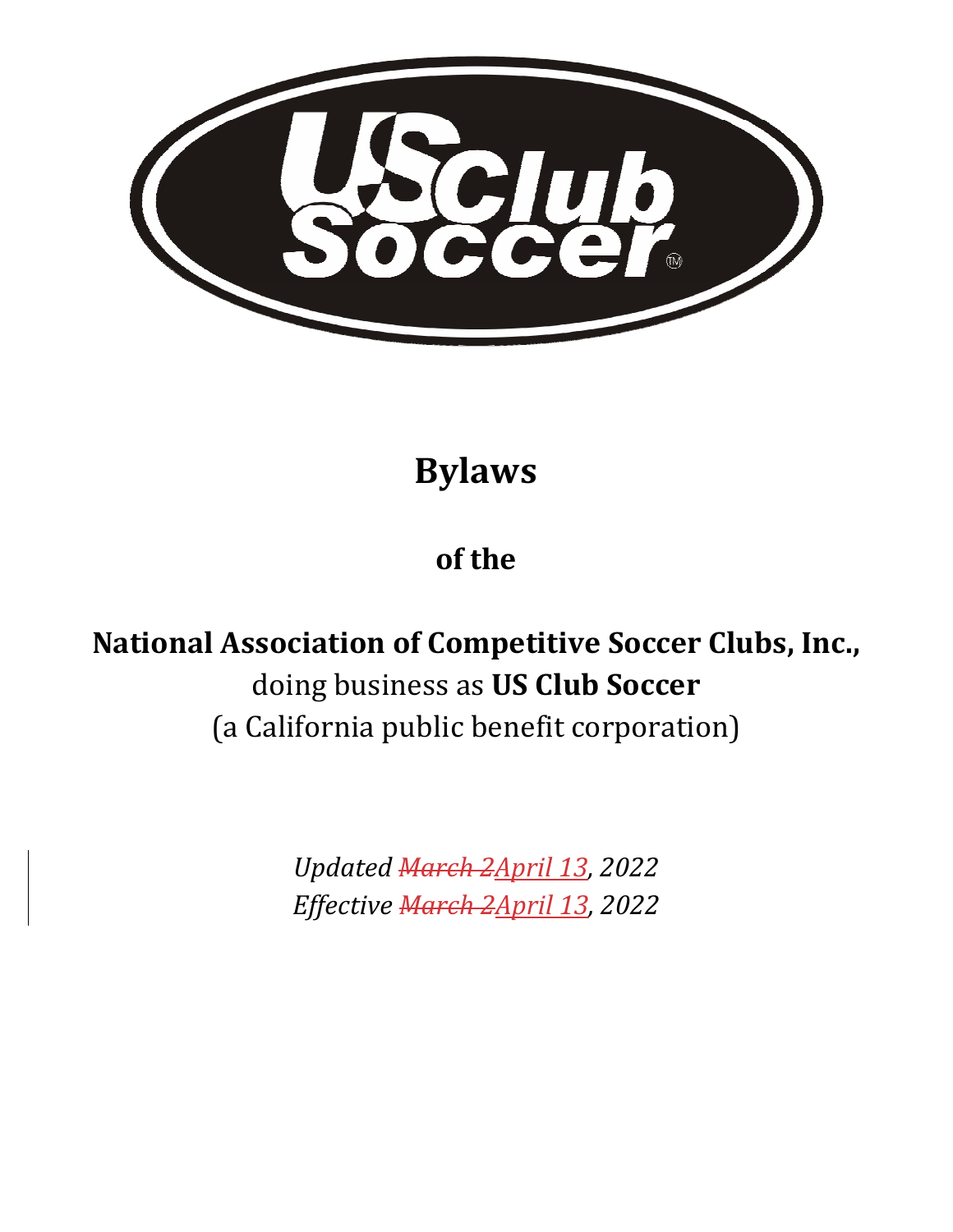#### **TABLE OF CONTENTS:**

| <b>Article I</b>     | Organization                                             |
|----------------------|----------------------------------------------------------|
| <b>Article II</b>    | <b>Offices</b>                                           |
| <b>Article III</b>   | Purpose and Goals                                        |
| <b>Article IV</b>    | Territory                                                |
| <b>Article V</b>     | Affiliation                                              |
| <b>Article VI</b>    | Membership Eligibility                                   |
| <b>Article VII</b>   | <b>Termination of Membership</b>                         |
| <b>Article VIII</b>  | <b>NACSC Officers</b>                                    |
| <b>Article IX</b>    | <b>Board of Directors</b>                                |
| <b>Article X</b>     | Removal of Officers and Board Directors                  |
| <b>Article XI</b>    | Duties of the Board of Directors                         |
| <b>Article XII</b>   | <b>Board Meetings</b>                                    |
| <b>Article XIII</b>  | <b>General Membership Meetings</b>                       |
| <b>Article XIV</b>   | <b>Fiscal and Contractual Matters</b>                    |
| <b>Article XV</b>    | Corporate Records, Reports and Seal                      |
| <b>Article XVI</b>   | Amendment of Articles and Bylaws                         |
| <b>Article XVII</b>  | Prohibition Against Sharing Corporate Profits and Assets |
| <b>Article XVIII</b> | Indemnification and Insurance                            |
| <b>Article XIX</b>   | General                                                  |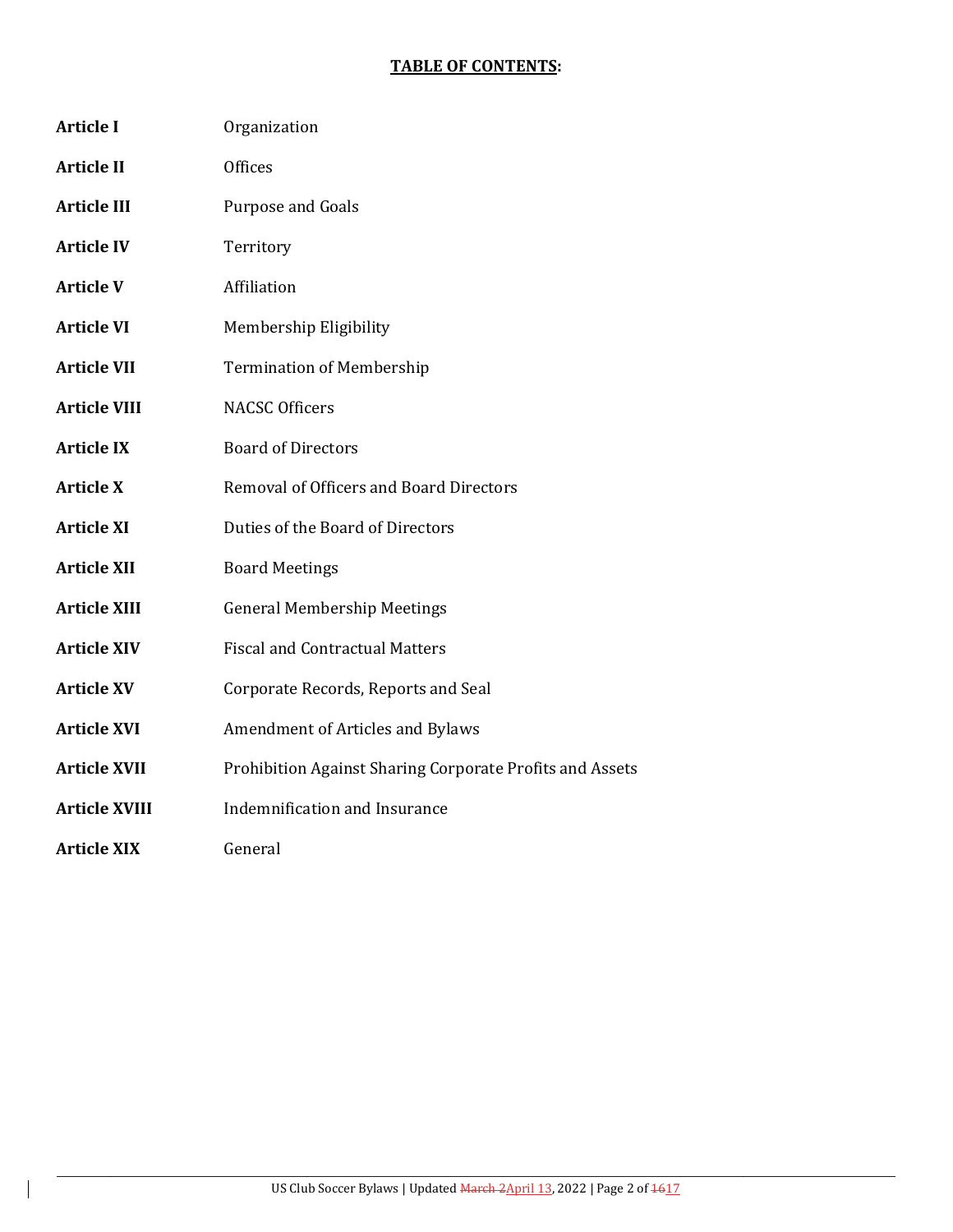#### **ARTICLE I**

#### **ORGANIZATION**

**Section 1. Name.** The name of this Corporation is the **National Association of Competitive Soccer Clubs, Inc.** ("NACSC"). No one may use the name, initials, or other trademarks of the Corporation except as provided for under these Bylaws or with the express, written consent of the NACSC. The Corporation shall adopt the name **US Club Soccer** for the purposes of conducting business.

**Section 2. Articles of Incorporation, Bylaws and Policies.** The NACSC shall be governed by its Articles of Incorporation, Bylaws, and Policies.

**Section 3. Governing Authority.** The governing authority shall be vested in the Board of Directors ("Board"). The powers of the Board are defined in these Bylaws.

#### **ARTICLE II OFFICES**

**Section 1. Principal Office.** The principal office of the Corporation for the transaction of its business is located in the Charleston, South Carolina, metropolitan area or at such other location as the Board may from timeto-time designate by resolution.

**Section 2. Change of Address.** The Board of Directors may change the principal office from one location to another by noting the changed address and effective date, and such changes of address shall be deemed an amendment of these Bylaws.

**Section 3. Other Offices.** The Corporation may also have offices at such other places, within or without the State of California, where it is qualified to do business, as its business may require and as the Board of Directors may, from time to time, designate.

## **ARTICLE III PURPOSE AND GOALS**

**Section 1. Purpose.** The purpose of the NACSC is to further the education and development of competitive youth soccer players in the United States, and to assist in the development, promotion, and administration of the game of soccer at the competitive, recreational, and adult levels within its territory.

**Section 2.** Goals. The goal of the NACSC is to provide a playing opportunity for member players with advanced soccer skills and a desire to play with and against others with similar skills and desires in order to improve player development and team competitiveness, to develop and strengthen the club soccer system, and to improve the environment for all levels of soccer players in the United States while at the same time recognizing the importance of sportsmanship and having fun playing soccer.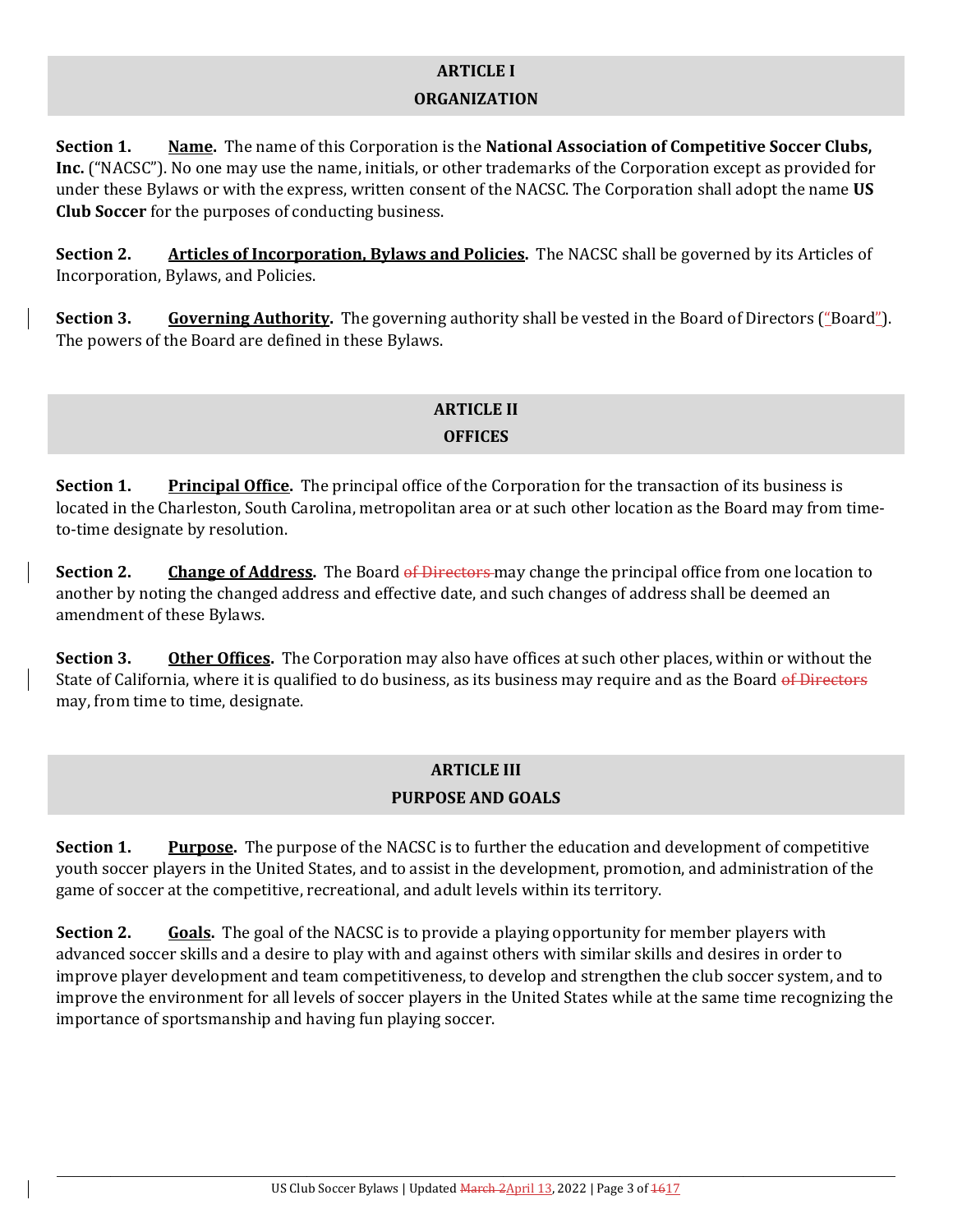#### **ARTICLE IV TERRITORY**

**Section 1. Territory.** The territory of the NACSC shall be within the territory of the United States Soccer Federation ("USSF"), as defined by the Bylaws of that organization. The territory may be divided into subterritories for administrative and competitive purposes as set forth in the Policies.

## **ARTICLE V AFFILIATIONS**

**Section 1. Affiliations.** The NACSC is a Member of and shall maintain its Membership in the USSF.

**Section 2. Other Affiliations.** No NACSC Member shall be prohibited from affiliating with other USSFsanctioned soccer organizations.

**Section 3. USSF Bylaws Compliance.** As a Member of the USSF, the NACSC shall abide by USSF Bylaws and policies, and in particular the requirements on interplay and the provisions of USSF Bylaw 213, to the extent such Bylaw is applicable to soccer organizations other than state associations. The NACSC shall:

- a. Recognize that the USSF governing documents take precedence over and supersede the governing documents and decisions of the NACSC;
- b. Not join any organization that has requirements that conflict with the USSF governing documents;
- c. Register its member players, coaches, teams, referees (if any), and administrators with the USSF pursuant to USSF requirements, and timely pay to the USSF all required dues and fees;
- d. Provide to the USSF an annual report of NACSC activities, including current copies of all NACSC governing documents, and together with current financial statements at the time specified by the USSF;
- e. Not discriminate against any person on the basis of any legally protected status as that term is defined in NACSC's Prohibited Conduct Policy as amended by the Board or any successor policy adopted by the Board;
- f. Adopt policies prohibiting sexual and physical abuse that meet the minimum criteria established by the USSF; and
- g. Provide equitable and prompt hearing and appeal procedures to guarantee the rights of individuals to participate and compete in any competitions sponsored or administered by the NACSC, which procedures shall recognize the jurisdiction of the USSF Appeals Committee to approve, modify, or reverse a decision, should a grievance be properly filed in such a matter.

**Section 4. Rules of Play.** NACSC outdoor soccer events and Club MembersMember Clubs shall play by the FIFA Laws of the Game, other than for substitution and other rules that may be in effect at certain youth tournaments and competitions.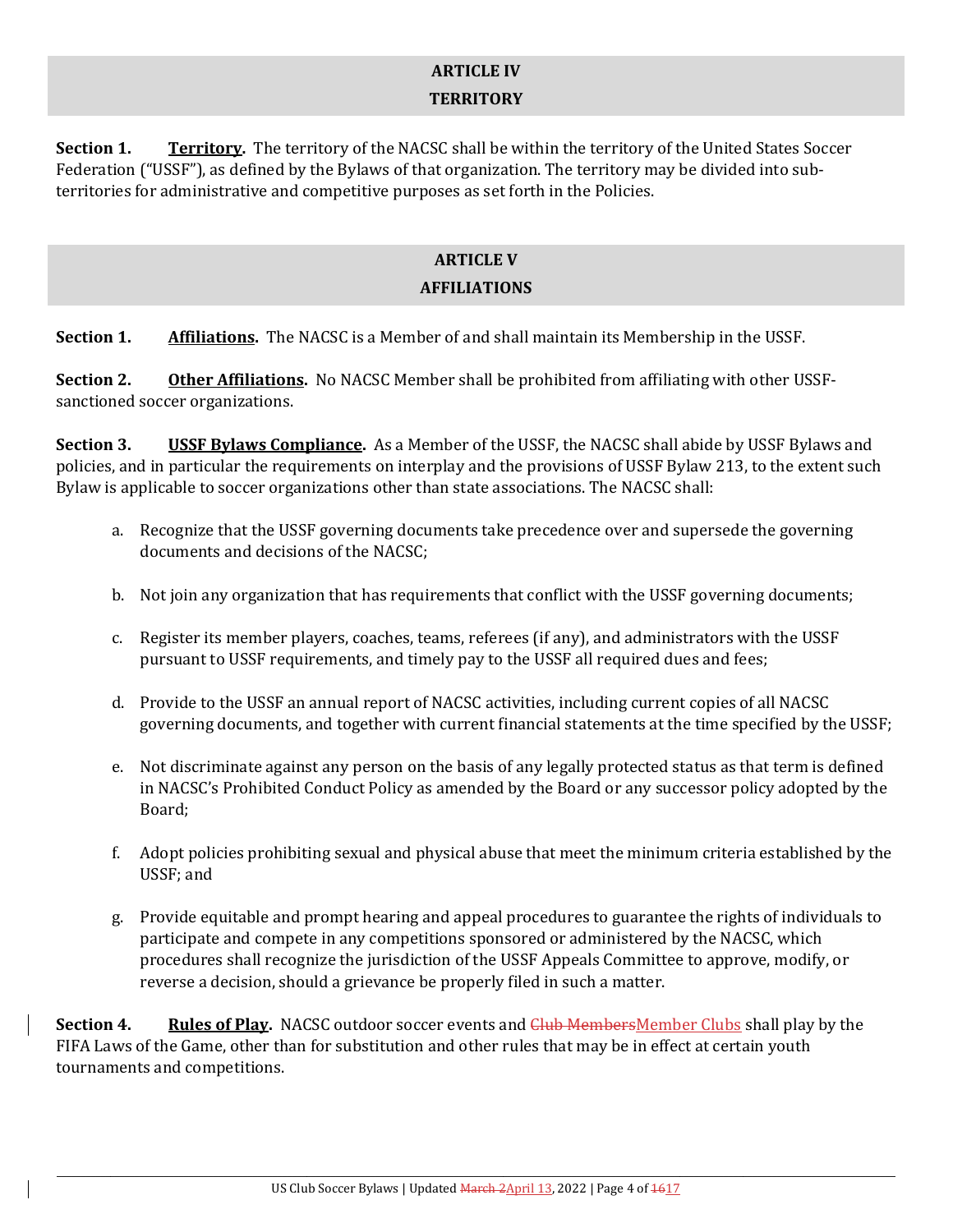## **ARTICLE VI**

#### **MEMBERSHIP ELIGIBILITY**

**Section 1. Membership Categories.** The Members of the NACSC shall consist of its registered soccer players, and club or team coaches and other staff. Membership shall also include Member Soccer Clubs (Member Clubs) or Member Leagues and its teams (classified as Affiliate Members), and the Board of Directors, and may also consist of Associate Clubs (Associate Clubs), and Affiliate Members. The Board shall establish the criteria for each Membership category and determine whether applicants meet such criteria. To become a NACSC Member, an applicant must be approved by a majority vote of the Board, or its designee.

**Section 2. Soccer Club.** For the purposes of these Bylaws, a Member Club shall, at a minimum, be an organization, consisting of coaches, administrators, players, and teams formed for the purpose of developing player and coaching skills, providing training and competition for its players and coaches, and entering into soccer competitions outside of the club organization. While the primary focus shall be outdoor soccer, Clubs may also participate in indoor soccer activities.

**Section 3. Member Club Eligibility.** Any soccer club within the territory of USSF shall be eligible to become a Member Club of the NACSC, as long as the criteria established by the Board are met.

**Section 4. Club Criteria and Standards.** The Board may establish Club criteria and standards to differentiate Clubs which are at various levels of organization and development, and to provide guidance to Clubs in planning their future growth. The criteria and standards may also be used as a method of determining eligibility for specific competitions and programs, as long as there are established procedures for determining a Club's compliance with the criteria and standards, and all Clubs have an equal opportunity to achieve such compliance.

**Section 5. Associate Club Eligibility.** The Board may, if it so chooses, establish Membership standards for an Associate Club category. Such category is intended for soccer clubs which do not meet all Membership criteria for full Membership, but which nevertheless desire to join the NACSC.

**Section 6. Affiliate Member Eligibility.** The Board may, if it so chooses, establish Membership standards for an Affiliate Member category. Such category is intended for organizations other than soccer clubs (i.e. leagues and its teams), soccer clubs outside the territory of the USSF, and interested individuals.

**Section 7. Voting Rights.** Only competitive Member Clubs (as that term is defined in the NACSC Policies) that are in good standing and the Board of Directors are eligible to vote at meetings of the NACSC. In addition to Member Clubs, Associate Clubs and Affiliate Members may attend such meetings, but shall not have a vote. Each eligible Member Club is entitled to one (1) vote per Club. Members of the Board also are entitled to one (1) vote each, but only competitive Member Clubs may vote in Board elections.

**Section 8. Membership Obligations.** All Members shall abide by the NACSC Articles of Incorporation, Bylaws, and the Policies and other directives adopted by the Board.

a. In addition, pursuant to USSF Bylaw 603, a NACSC Member shall not discriminate against the participation of players or teams on the basis of that player or team's Membership in, or affiliation with, another organization.

**Section 9. Regional Designation.** For purposes of Board representation and other activities, each Member and Associate Club shall be assigned to a NACSC Region.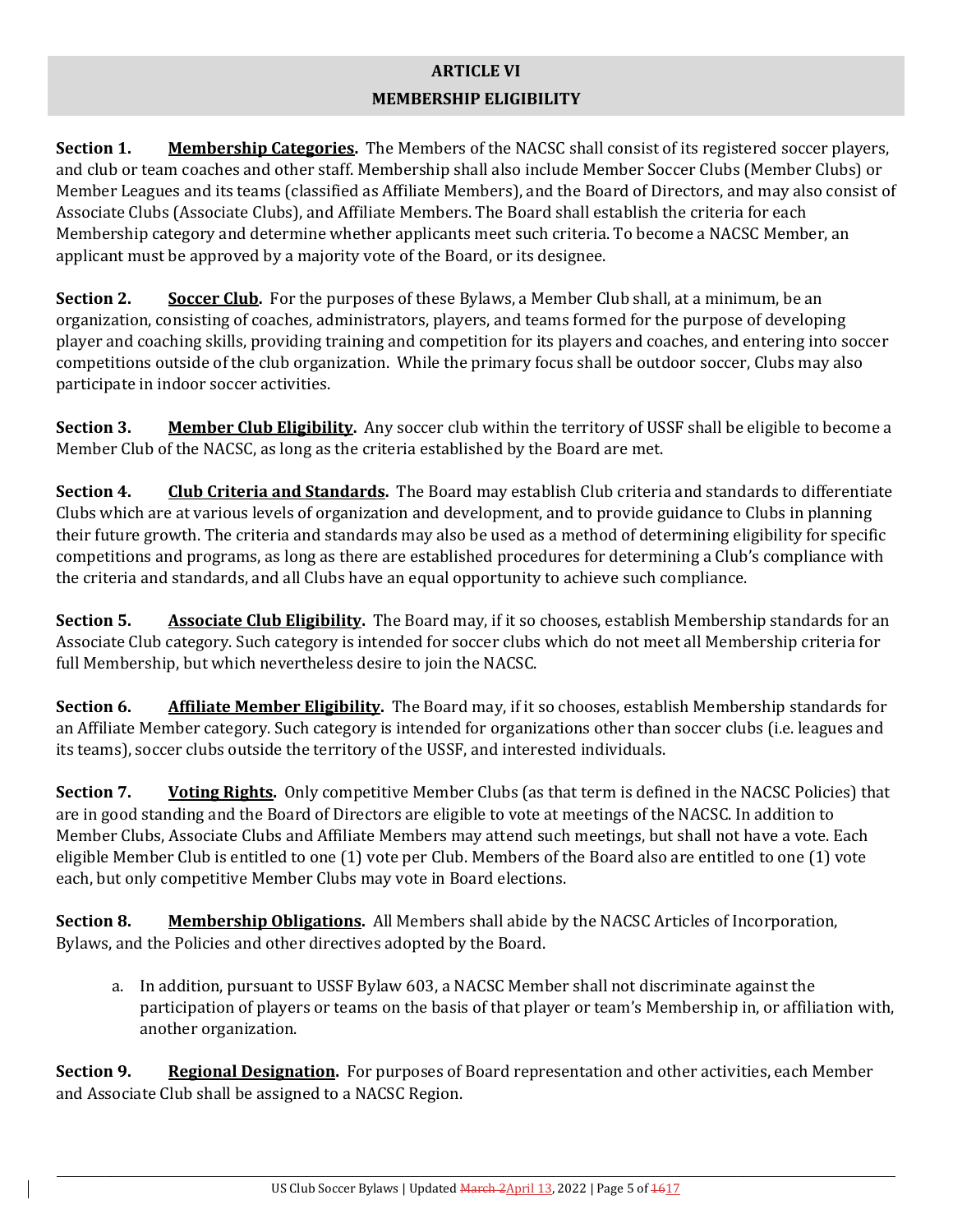### **ARTICLE VII TERMINATION OF MEMBERSHIP**

**Section 1. Grounds for Termination.** Member Clubs, Associate Clubs, and Affiliate Members may have their Membership in the NACSC terminated by a two-thirds (2/3) vote of the Board for failure to pay its financial obligations to the NACSC, willful disregard of the Bylaws and Policies of the NACSC, conduct which is adverse to the best interests of soccer or the NACSC, or other unlawful conduct.

a. In any event, failure to pay financial obligations to the NACSC for more than sixty (60) days past the due date, or register the minimum number of teams required by the Board to maintain active membership, shall automatically render a Member inactive until such dues and any late fees or fines are paid, or the required number of teams are registered. While inactive, the Member may not participate in any NACSC activities, meetings, or events, or have competitions sanctioned by the NACSC. No Member Club which is in arrears in its dues, fees, or fines for any length of time may vote at a NACSC Annual or Special Meeting, or vote in any Board election.

**Section 2. Notice.** Other than in the case of nonpayment of dues and fees, prior to termination, a Member shall be notified of the specific charges against it, and shall have two (2) weeks from the notice to provide a response in writing.

**Section 3. Termination Hearing.** Other than in the case of nonpayment of dues and fees, if so requested in its response, a Member shall be entitled to a hearing before the Board. Procedures for such hearings shall be established in the NACSC Policies.

**Section 4. Administrative Remedies.** Members of the NACSC agree that they may not present any objection to their termination to the USSF, USOC, or any court of law or tribunal if they have not availed themselves of the provisions of Section 3 herein.

## **ARTICLE VIII NACSC OFFICERS**

**Section 1. NACSC Officers.** The officers of the Corporation shall be a Chairperson, a Vice Chairperson, a Secretary and a Treasurer ("Officers"). The Corporation may also have, at the discretion of the Board, such other officers as the Board may appoint, which officers shall have such authority and perform such duties as the Board may from time to time determine. One person may hold two or more offices, except that neither the Secretary nor the Treasurer may serve concurrently as Chairperson. The Officers of the NACSC shall consist of the:

 (1) Chairperson (2) Vice Chairperson (3) Secretary

> a. Officers shall be appointed by the Board of Directors as set forth herein. They Officers shall serve on the Executive Committee and sit on the Board of Directors and have a vote thereon.

**Section 2. Officer Qualifications.** The Vice Chairperson, and Secretary and Treasurer shall be appointed from the then-current Board of Directors. The Chairperson can, but is not required to be, a current Board Member to be appointed. The Chairperson shall be an individual with the level of soccer administrative and technical experience, leadership, and integrity required to fulfill the duties of Chairperson. A candidate's current and past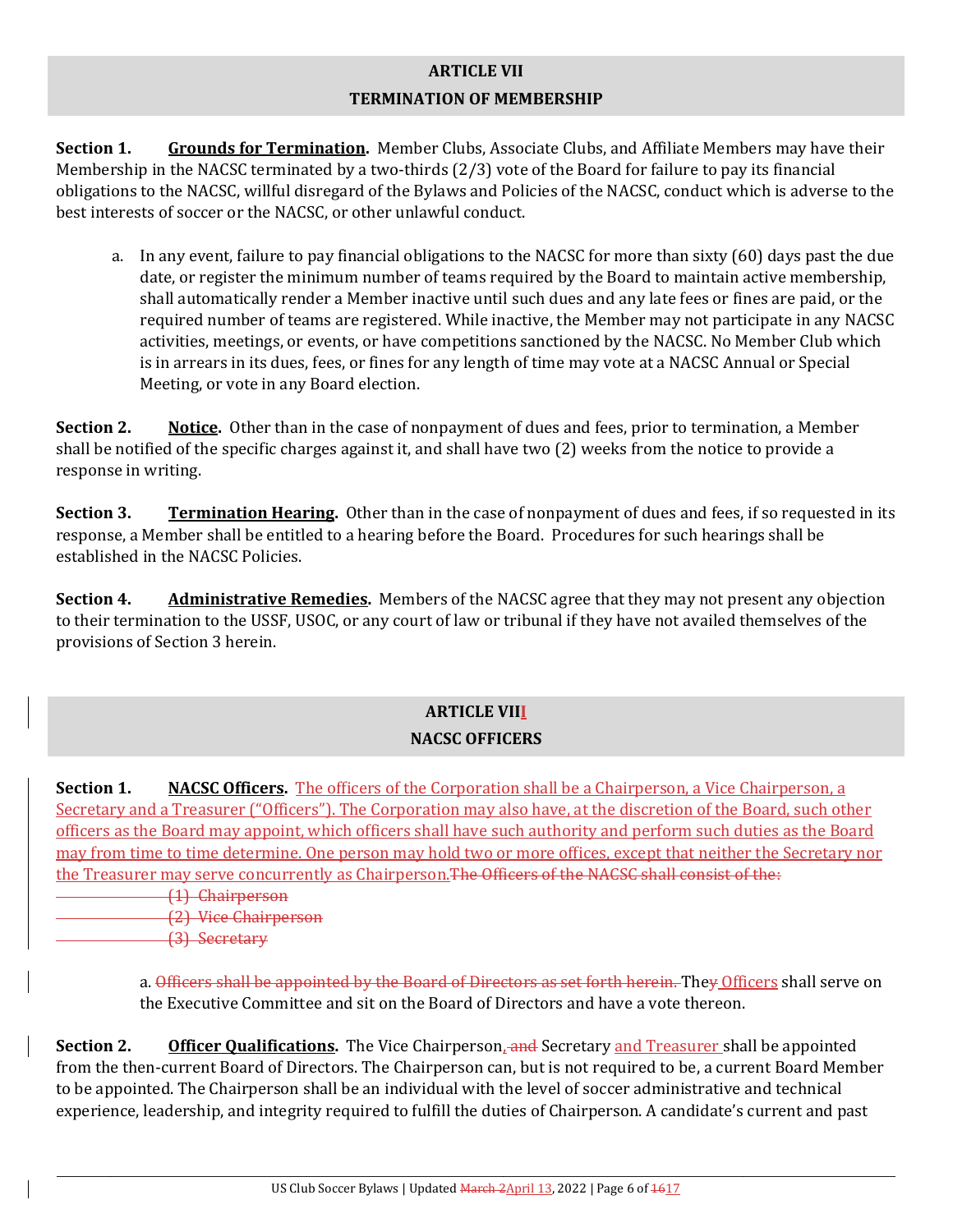soccer club experience and the criteria level such clubs have attained shall be an important factor in selecting the Chairperson.

**Section 3. Officer Appointments.** The Vice Chairperson, and Secretary and Treasurer shall be appointed by a majority vote of the Board, and serve as an Officer for a term commensurate with their term on the Board. The Chairperson shall be appointed by a two-thirds (2/3) vote of the Board. Each Officer shall and serve a three (3)year term, commencing 61 days after the U.S. Soccer Annual General Meeting (AGM) of the applicable year, and ending 60 days after the third subsequent U.S. Soccer AGM, but shall continue to serve until a successor is appointed.

a. Within thirty (30) days after the applicable Regional Board Director elections, if Officer vacancies exist, the Board shall meet in person or by teleconference to appoint Officers. Within 30 days of an Officer vacancy being created, a replacement shall be appointed by the Board. If the appointment of the Chairperson is from the Board, a replacement for the Board seat vacancy shall be designated as set forth in Article IX.

#### **Section 4.** Duties of Chairperson. The duties of the Chairperson shall be to:

- a. Preside at all meetings of the Board of Directors and Annual and Special meetings of the Members;
- b. Supervise the activities of the Board of Directors;
- c. Subject to the approval of the Board, appoint Standing Committees and Special Ccommittees as outlined in Article XI of these bylawsmay be required for the proper operation of the NACSC;
- d. Nominate individuals to fill vacant positions on the Board of Directors;
- e. Represent the NACSC at meetings of USSF, USYSA, the 55 State Youth Associations, MLS, USL and other soccer governing bodies;
- f. Represent the NACSC at public functions;
- g. Share check signing authority with the Vice Chairperson and Secretary;
- h.g. Sign the annual federal and state tax returns;
- $\frac{1}{h}$ . Present an annual report of the operation and condition of the NACSC at the Annual Meeting, and provide a copy to the USSF.

#### **Section 5.** Duties of Vice Chairperson. The duties of the Vice Chairperson shall be to:

- a. In the absence of the Chairperson, act with the same powers and authority.
- b. In the case of a vacancy in the position of Chairperson, serve as Chairperson until a replacement Chairperson is appointed by the Board;
- c. Be an alternate representative at functions where the Chairperson is unable to attend;
- d. Perform such other duties as may be assigned by the Chairperson or the Board.

#### **Section 6.** Duties of Secretary. The duties of the Secretary shall be to:

- a. Record minutes of Board meetings and Member meetings for approval at subsequent meetings;
- b. Maintain records of minutes, Policies, and other official documents and correspondence;
- c. Assist the election committee in tabulating and accounting for election votes;
- d. Assure the USSF is provided with the required player and Club registration information;
- e. Perform such other duties as may be assigned by the Chairperson or the Board.

The duties of the Secretary may be assigned to the CEO or COO at the discretion of the Board.

**Section 7. Duties of Treasurer.** The duties of the Treasurer shall be to: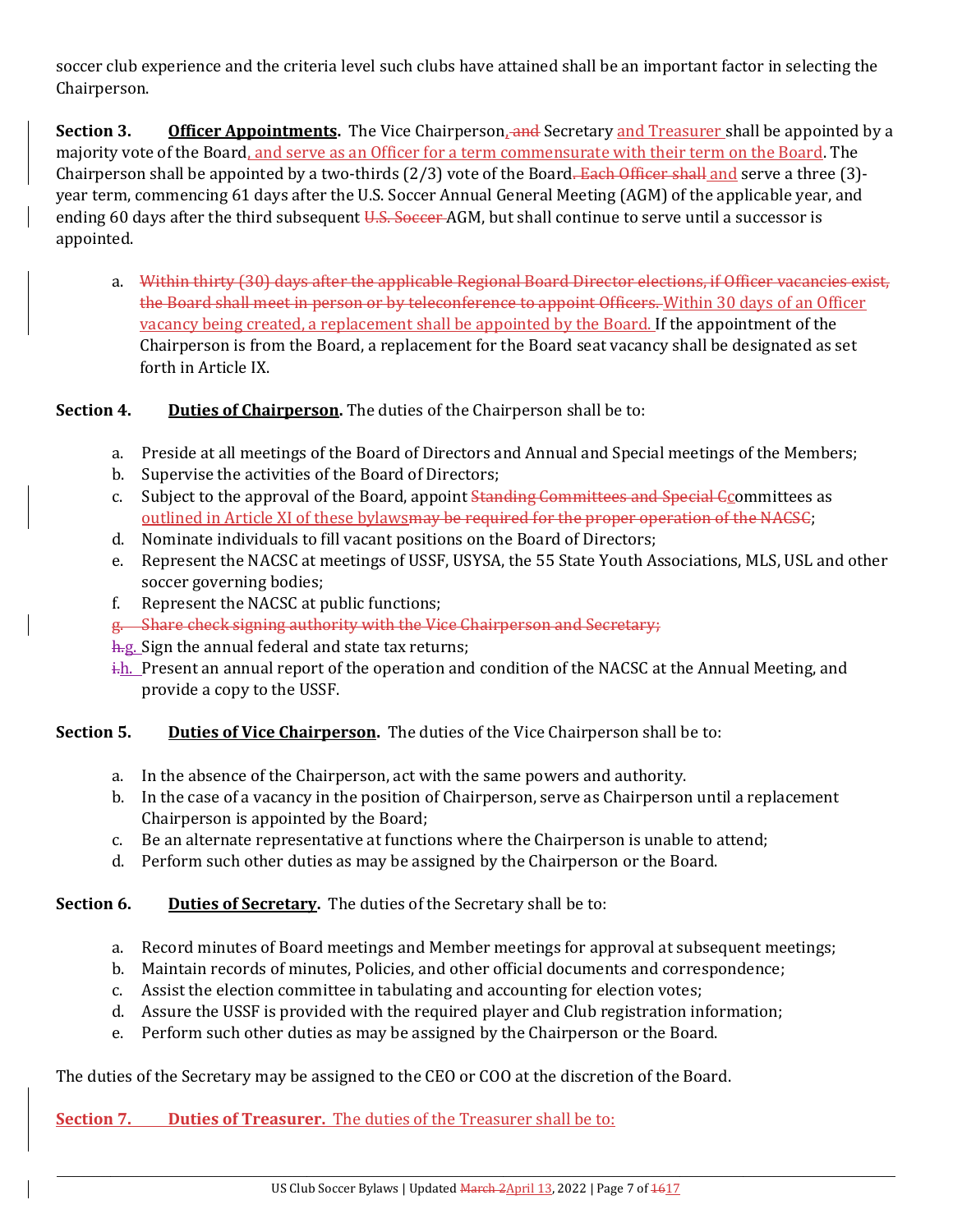- a. Keep and maintain, or cause to be kept and maintained, adequate and correct accounts of the properties and business transactions of the Corporation, including accounts of its assets, liabilities, receipts, disbursements, gains, losses, capital, retained earnings and other matters customarily included in financial statements;
- b. Deposit all monies and other valuables, or cause to be deposited, in the name and to the credit of the Corporation with such depositories as may be designated by the Board;
- c. Disburse the funds of the Corporation, or cause to be disbursed, as may be ordered by the Board;
- d. Render to the Chairperson and directors whenever they request it, an account of all of his or her transactions as treasurer and of the financial condition of the Corporation; and
- e. Have such other powers and perform such other duties as may be prescribed by the Board or the Bylaws.

#### **ARTICLE IX BOARD OF DIRECTORS**

**Section 1. Board Members.** The Board of Directors shall consist of between nine (9) and fourteen (14) individuals, as follows:

- Chairperson (1; appointed)
- Immediate Past Chairperson (up to 1; appointed)
- Regional Board Directors Eastern Region (2; elected)
- Regional Board Directors Midwest Region (2; elected)
- Regional Board Directors Southern Region (2; elected)
- Regional Board Directors Western Region (2; elected)
- At-Large Directors (up to 4; appointed)

Minimally, the Board of Directors shall consist of the Chairperson and eight Regional Board Directors.

a. Only one Board Member may be affiliated with the same club or non-national league at any given time.

**Section 2. Immediate Past Chairperson.** Upon appointment of a new Chairperson, the former Chairperson shall retain the position of Immediate Past Chairperson and serve until the appointment of a subsequent Chairperson, death, resignation or removal. In the event of a vacancy, the Immediate Past Chairperson position shall remain unfilled. The Immediate Past Chairperson may vote on all matters except for the appointment of other Directors to the Board.

**Section 3. Regional Board Directors.** Regional Board Directors shall consist of two elected individuals from each Region. The Regions shall consist of:

- (1) East Region
- (2) Midwest Region
- (3) South Region
- (4) West Region

Unless different Regional boundaries are established by the Board, the Regional boundaries shall be the same as the four USSF Regions.

a. Required Qualifications. To qualify for election to the Board, a Regional Board Director candidate must be currently associated with a member Club as a: director of coaching, president or active coach, and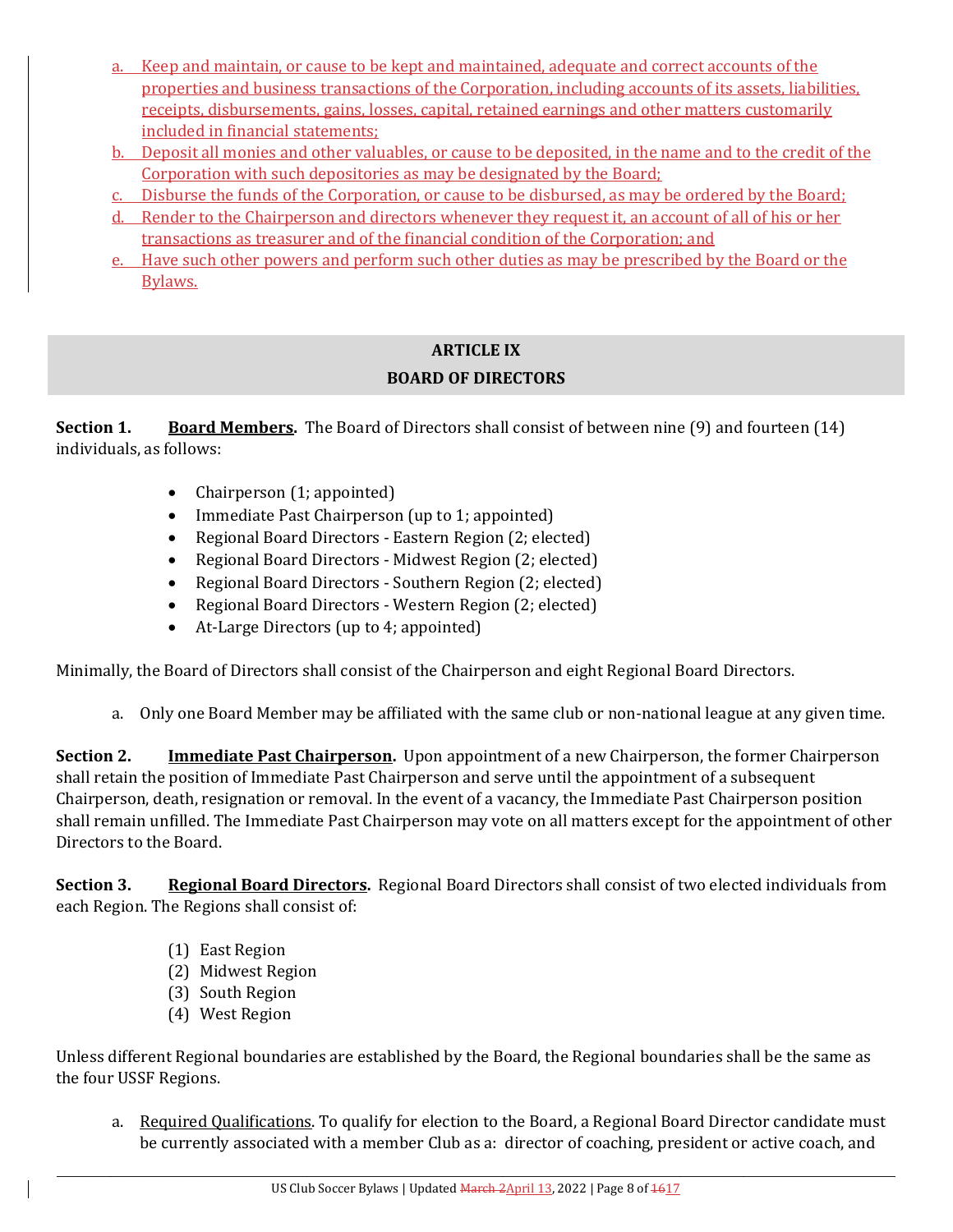have at least 5 years of experience coaching competitive youth soccer, as the term competitive is at that time defined by the Bylaws or Policies. Board member candidates must also have attained at least a USSF "B" coaching license, or its international or US Club Soccer equivalent. The candidate's Club shall have registered with US Club Soccer a minimum of eight (8) teams of either gender.

- b. Term of Regional Board Directors. Other than as set forth in Section 3(c) herein, the term of each elected Director of the Board shall be for three (3) years. Such term shall commence 31 days after the U.S. Soccer Annual General Meeting (AGM) of the applicable year, and end 30 days after the third subsequent U.S. Soccer AGM.
- c. Elections. The Board may establish a procedure and system of mail, email or online balloting for all Board elections. Board elections shall occur and conclude no later than 30 days after the U.S. Soccer Annual General Meeting (AGM) of any applicable year, at the Annual Meeting of the Members, unless a system of mail, email or online balloting is adopted. Board Directors shall be elected by a popular vote of the NACSC competitive Member Clubs in good standing in each Region, with each Member Club having one vote for each Board seat vacancy in their Region. Board Members, Associate and Affiliate Members shall not vote in Board elections. The individual collecting the greatest number of votes in each Region shall serve a three (3) year term for that Region. The terms of the Regional Board Directors for each Region shall not be simultaneous. The term of only one Regional Board Director from each Region shall expire in any given year.
- d. Accomplished and active soccer professionals who do not meet the requirements detailed in Article IX, Section 3(a) may be approved as a Regional Board Director candidate upon recommendation of the Chairperson and two-thirds vote of the Board of Directors.

**Section 4. At‐Large Directors.** The Board may, by majority vote, appoint up to four (4) At-Large Directors to the Board, as may be required to perform specific duties and business of the Board. At-Large Directors may vote on all matters except for the appointment of other Directors to the Board.

a. Term of At-Large Directors. The term of Each At-Large Directors shall expire annually serve a two (2)year term, commencing 301 days after the U.S. Soccer Annual General Meeting (AGM) of the applicable year, and ending 30 days after the second subsequent AGM.

**Section 5. Executive Committee.** The Board shall establish an Executive Committee, which may act for the Board in all matters except for amending the Articles of Incorporation, adopting or amending Bylaws, approving the annual budget, removing Officers or Directors, or disciplining Members. The Executive Committee shall consist of the Officers and at least one (1) other Board Member.

**Section 56. Vacancies.** Vacancies on the Board shall exist: (1) on the death, resignation or removal of any Director; (2) when a Board Member assumes the position of Chairperson; or (3) whenever the number of authorized Directors is increased by amendment to these Bylaws. Subject to the Board approval, the Chairperson shall nominate suitable candidates to fill vacant positions on the Board to complete the vacant Board Member's remaining term. In the event that the position of Chairperson becomes vacant, the Vice Chairperson shall fill the position until a new Chairperson is appointed by the Board.

a. If at the time of a scheduled election no qualified candidate files for election to an open Regional Board Director seat, the Board may appoint an individual who is otherwise qualified for such seat for the three-year term.

**Section 67. Compensation for Directors.** Directors shall serve without compensation. However, Directors shall be allowed reasonable reimbursement of expenses incurred in the performance of their regular duties as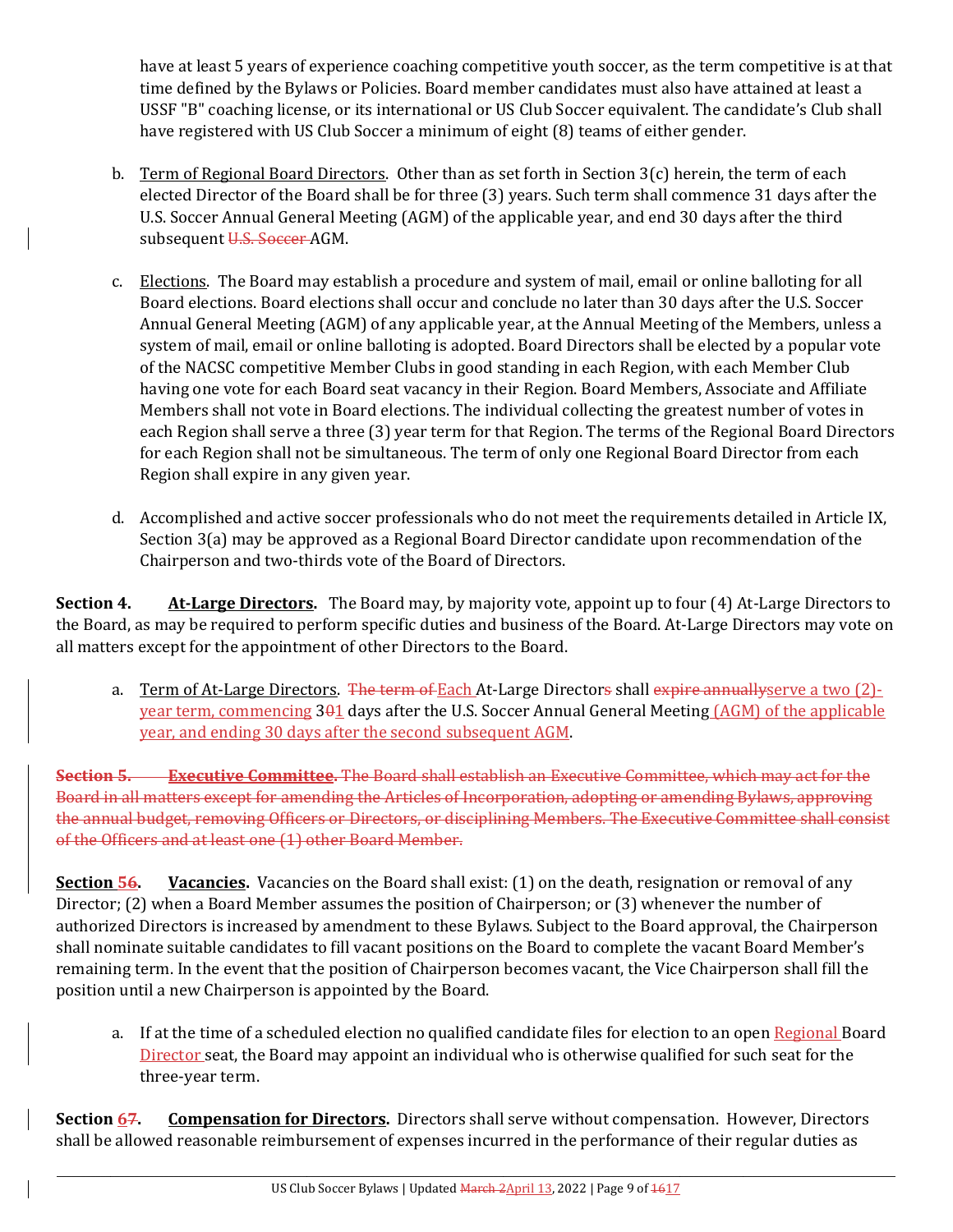specified in these Bylaws. Directors may not be compensated for rendering services to the Corporation in any capacity other than Director unless such other compensation is reasonable and is allowable under the provisions of Section 8 of this Article.

**Section 78. Restriction Regarding Interested Directors.** Notwithstanding any other provision of these Bylaws, not more than forty-nine percent (49%) of the persons serving on the Board may be interested persons. For purposes of this Section, "interested persons" shall mean either:

- a. Any person currently being compensated by the Corporation for services rendered it within the previous twelve (12) months, whether as a full or part-time officer or other employee, independent contractor, or otherwise, excluding any reasonable compensation paid to a Director as Director; or
- b. Any brother, sister, ancestor, descendent, spouse, brother-in-law, sister-in-law, son-in-law, daughterin-law, mother-in-law, or father-in-law of any such person.

**Section 89. Non‐Liability of Officers and Directors.** The Officers and Directors shall not be personally liable for the debts, liabilities, or other obligations of the Corporation.

## **ARTICLE X REMOVAL OF OFFICEERS AND BOARD DIRECTORS**

Any NACSC Officer or Board Director may be removed by the Board for cause, after reasonable notice, hearing, and reasonable opportunity to present one's case. Removal shall require a two-thirds (2/3) vote of the Board. The Officer or Director being considered for removal shall not vote. Removal of an Officer or Board Director also simultaneously removes the individual from all other positions and Membership in the NACSC.

## **ARTICLE XI**

## **DUTIES OF THE BOARD OF DIRECTORS**

**Section 1. General Powers.** Subject to the provisions of the California Nonprofit Public Benefit Corporation law and any limitations in the Articles of Incorporation and Bylaws relating to action required or permitted to be taken or approved by the Members, if any, of this Corporation, the activities and affairs of this Corporation shall be conducted and all corporate powers shall be exercised by or under the direction of the Board of Directors.

**Section 2.** General Duties. It shall be the duty of the Board to:

- a. Perform any and all duties imposed on them collectively or individually by law, by the Articles of Incorporation of this Corporation, or by the Bylaws or Policies;
- b. Appoint and remove, employ and discharge, and except as otherwise provided in these Bylaws, prescribe the duties and fix the compensation, if any, of all Officers, Directors, agents and employees of the Corporation;
- c. Supervise all Officers, agents and employees of the Corporation to assure that their duties are performed properly;
- d. Meet at such times and places as required by these Bylaws;
- e. Register their addresses with the Secretary of the Corporation and notices of meetings emailed or mailed to them at such addresses shall be valid notices thereof;
- f. Establish criteria for NACSC Membership, and review and approve Membership applications;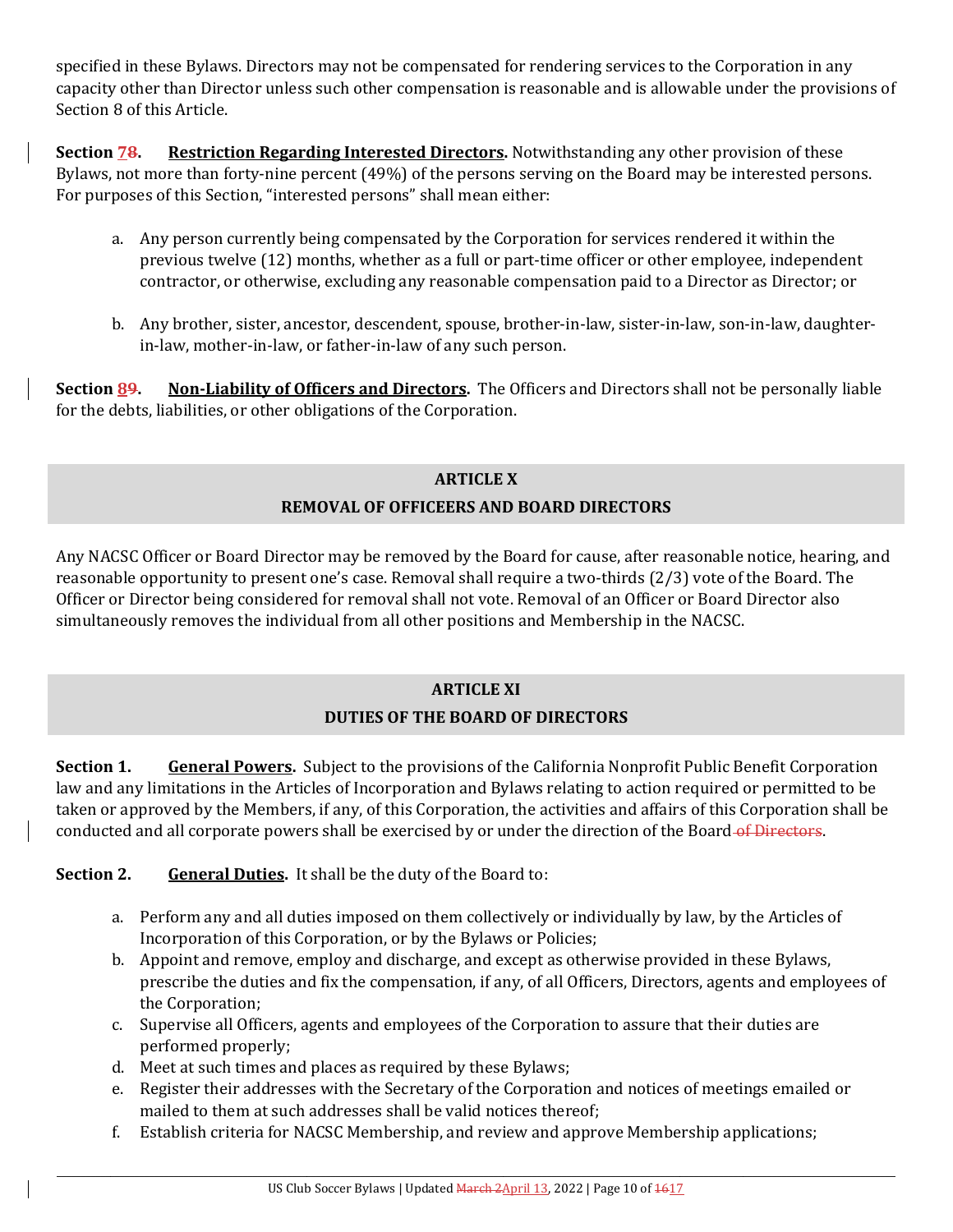- g. Establish and collect Membership dues and fees, as well as late fees;
- h. Discipline Members, including suspensions, fines, placing them in bad standing, or terminating Membership pursuant to these Bylaws;
- i. Decide disputes and grievances between Members relating to NACSC activities;
- j. Approve an annual budget for the NACSC and review and approve budget amendments as necessary;
- k. Adopt or amend these Bylaws pursuant to Article XVI of these Bylaws;
- l. Exercise all powers and undertake all responsibilities not specifically prohibited or reserved to another by the Articles of Incorporation or these Bylaws.

**Section 3. Committees.** The Board may approve the appointment of Standing Committees and Special Committees as required to assist in carrying out the duties and business of the Board. The Standing Committees and their duties may be defined in these Bylaws. A time limit shall be established for the duration of any Special Committee.

**Section 3. Board Committees.** The Corporation shall have the Board Committees outlined in Sections 3.1 through 3.3.

**Section 3.1. Executive Committee.** The Executive Committee shall consist of the Officers and may include other Board Member(s) as appointed by the Board. The Executive Committee may act for the Board in all matters except for amending the Articles of Incorporation, adopting or amending Bylaws, approving the annual budget, removing Officers or Directors, or disciplining Members.

**Section 3.2 Nominating and Governance Committee.** The Secretary shall serve as Chairperson of the Nominating and Governance Committee. The other members of the Nominating and Governance Committee shall be appointed annually by the Chairperson of the Board, subject to approval of the Board.

- a. The Nominating and Governance Committee shall be responsible for, and report to the Board regarding:
	- 1. the process for nominating candidates for Regional Board Director, At-Large Director and Chairperson positions; and
	- 2. determining eligibility of potential candidates for Regional Board Director, At-Large Director and Chairperson positions.

b. The Nominating and Governance Committee shall meet at least two (2) times annually.

**Section 3.3 Budget and Finance Committee.** The Treasurer shall serve as Chairperson of the Budget and Finance Committee. The other members of the Budget and Finance Committee shall be appointed annually by the Chairperson of the Board, subject to approval of the Board.

- a. The Budget and Finance Committee of the Board shall:
	- 1. review and oversee the Corporation's (1) accounting and financial reporting processes; and (2) systems of internal controls; and
	- 2. meet at least three (3) times annually;
	- 3. meet annually with the independent auditor and Chief Financial Officer; and
	- 4. recommend an independent auditor for appointment by the Board pursuant to Article XIV, Section 5.

**Section 4. Standing Committees.** The Board shall annually appoint the Chairperson and members of Standing Committees outlined in Section 4.1 as required to assist in carrying out the duties and business of the Corporation. The Executive Committee, subject to approval of the Board, shall prescribe the duties and responsibilities of each standing committee.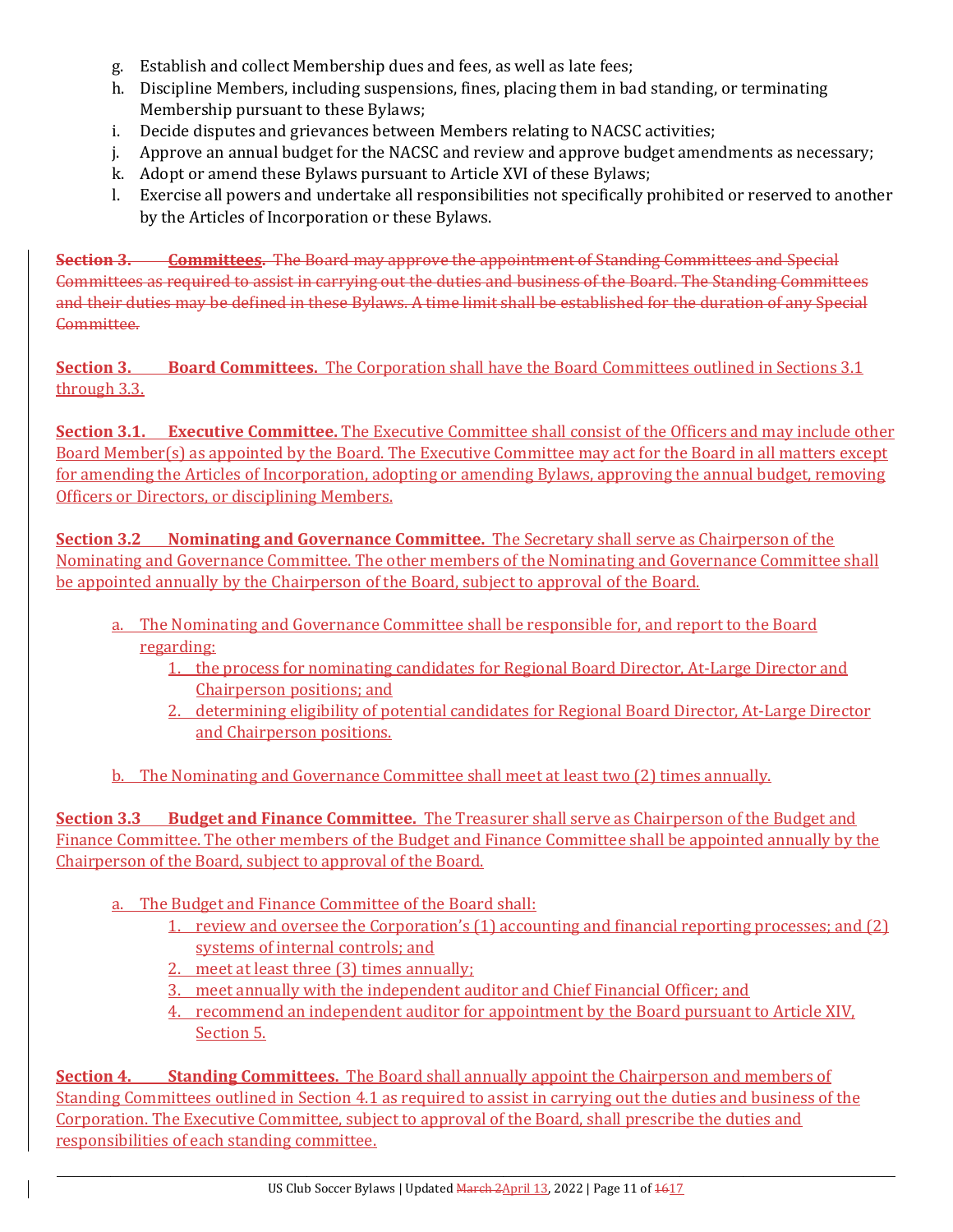**Section 4.1 Risk Management Committee.** The responsibilities of the Risk Management Committee shall be outlined in the NACSC Policy Manual.

**Section 4.2 Discipline Committee.** The responsibilities of the Discipline Committee shall be outlined in the NACSC Policy Manual.

**Section 5. Ad‐Hoc Committees.** The Board may appoint, and define the responsibilities of, Ad-Hoc Committees as required to address specific needs in carrying out the duties and business of the Corporation. A time limit shall be established for the duration of any Ad-Hoc Committee.

**Section 64. NACSC Policies.** The Board shall have the sole authority to adopt Policies by majority vote to assist in the implementation of the Bylaws. No Policy may conflict with these Bylaws.

## **ARTICLE XII BOARD MEETINGS**

**Section 1. Regular Meetings of the Board.** The Board of Directors shall meet at least three (3) times a year at a time and place determined by the Chairperson, and made known in advance to each of the Directors. At the first meeting in each calendar year, the schedule for meetings shall be developed in conjunction with the Board. The schedule may be changed by the Chairperson for good cause.

**Section 2. Special Meetings.** Special Meetings of the Board may be called by the Chairperson, or by written request of a majority of the voting Directors of the Board, not including the Chairperson. At least one (1) week advance notice of such meeting shall be given in order that all Board Members may attend, but any such meeting must be held within two (2) weeks of such notice. The Special Meeting shall take up only that business for which the meeting is called.

**Section 3. Telephonic/Virtual Meetings.** Any Board meeting may be held telephonically or virtually if so provided for in the meeting notice and if the equipment allows all Directors participating in the meeting to hear each other at the same time.

- a. Board Members unable to attend any Regular or Special Meeting may participate telephonically or virtually in that meeting if permitted to do so by the Chairperson or a majority of the Board. Directors participating by such means shall be deemed to be present in person at the meeting.
- b. In addition to Regular and Special Meetings, the Chairperson may conduct an informational meeting of the Board at any time to inform the Board of certain facts or otherwise discuss a particular matter. No Board action may be taken at such an informational meeting.

**Section 4. Meeting Chairperson.** The Chairperson shall preside over all Board meetings. In the Chairperson's absence, the Vice Chairperson shall preside. If both are absent, the Secretary shall preside.

**Section 5. Robert's Rules.** Except as otherwise provided for in these Bylaws, all Board meetings shall be conducted pursuant to the latest edition of Robert's Rules of Order.

**Section 6. Quorum and Voting.** A quorum shall consist of a majority of the current voting Directors. Each Director shall have one (1) vote, and must be present to vote unless participating pursuant to Section 3 herein. No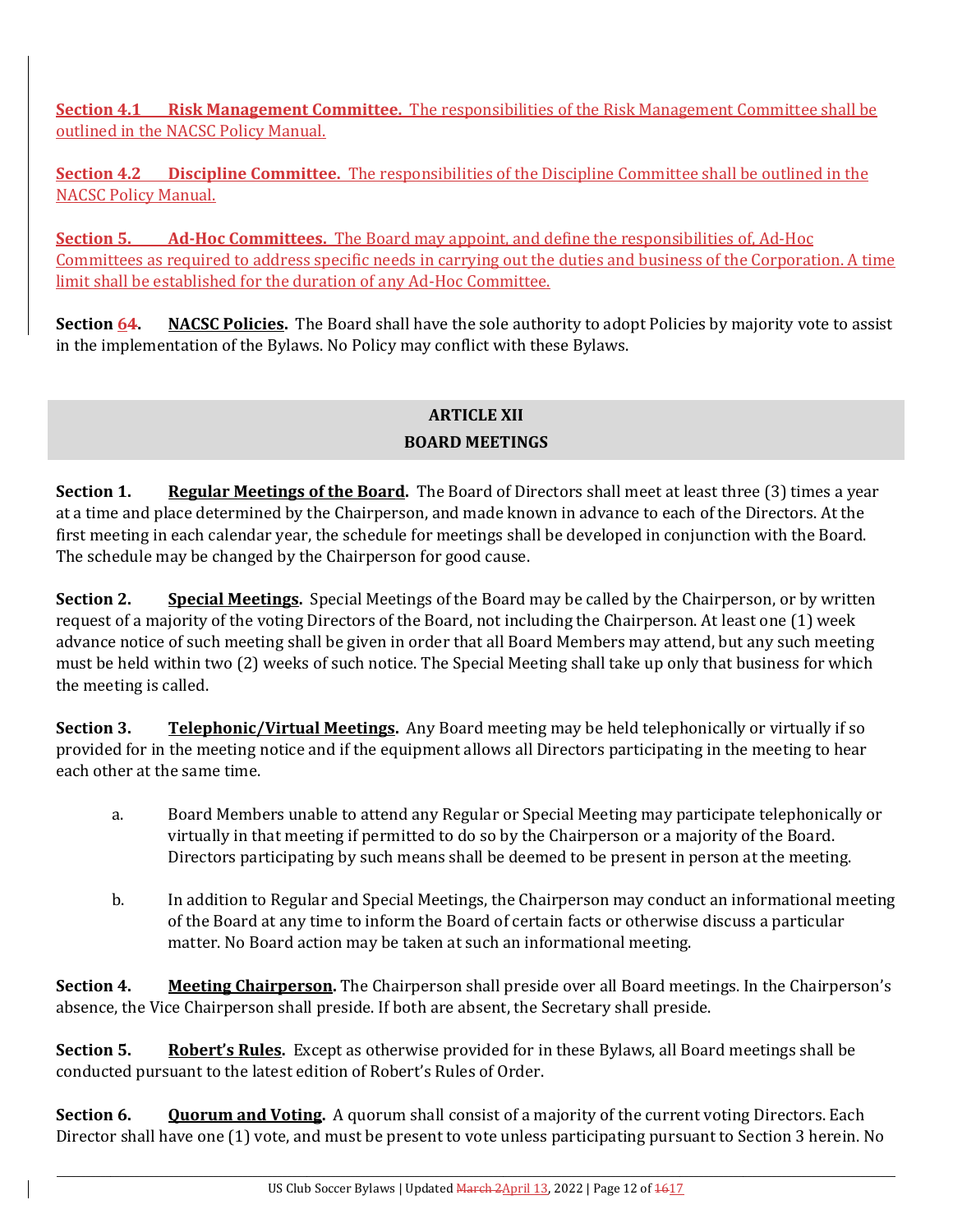proxies shall be allowed. Unless provided for in these Bylaws or otherwise required by Robert's Rules, action shall be taken by majority vote. The Chairperson shall not vote except to decide a tied vote.

**Section 7. Order of Business.** The order of business at Regular Meetings shall be generally as follows:

- (1) Call to Order
- (2) Roll Call
- (3) Approval of minutes to previous meeting
- (4) Reports
- (5) Old business
- (6) New business
- (7) Adjournment

**Section 8. Executive Session.** Board meetings are open to all Members of the NACSC. The Chairperson may designate certain parts of a meeting to be executive sessions of the Board, where only Board Directors and invited Members may be present, in order to discuss confidential or sensitive business.

#### **ARTICLE XIII GENERAL MEMBERSHIP MEETINGS**

**Section 1. Annual Meeting.** A meeting of the Members of the NACSC shall be held once each fiscal year at a time and place designated by the Board at least ninety (90) days prior to the Meeting. As an alternative to such a meeting, the Board may establish a system of mail, email or online balloting by which eligible Members may cast votes for members of the Board. If an Annual meeting is held, an agenda for the Annual Meeting shall be provided to the Members no less than thirty (30) days prior to such Meeting. The Board shall determine the agenda for any Annual Meeting, and Members may request agenda items via their Regional Board Director. Once the agenda has been provided to the Members, no additional items may be added to agenda that require a vote of the Members. This provision may be suspended by a unanimous vote of the Members.

**Section 2. Special Meeting.** A Special Meeting of the Members or of the Board may be called by the Chairperson, or a two-thirds (2/3) vote of the Board. Notice and the agenda for such a Meeting shall be provided to the Members or Board Members as the case may be at least thirty (30) days prior to the meeting, and the business items shall be limited to those set forth in the notice and agenda.

a. In lieu of a Special Meeting, if such meeting would be impractical, the Board may conduct a mail, email or online vote among the Members or a web-based interactive meeting pursuant to procedures set forth in a Policy adopted by the Board for such meetings.

**Section 3. Article and Bylaw Amendments.** Amendments to the Bylaws may be proposed by the Board, or by a written petition of twenty percent (20%) of the voting Member Clubs, filed with the Chairperson at least fortyfive (45) days prior to the date of any Annual Meeting. Only the Board may propose amendments to the Articles of Incorporation.

**Section 4. Meeting Chairperson.** The Chairperson of the Annual Meeting shall be the NACSC Chairperson. In the absence of the Chairperson, the Vice Chairperson shall serve. In the absence of both the Chairperson and Vice Chairperson, the Secretary shall serve.

**Section 5. Quorum and Voting.** Each voting Member Club and Board Director shall have one (1) vote at any Member meeting. Only Member Clubs in good standing which have paid all Membership dues may vote. A quorum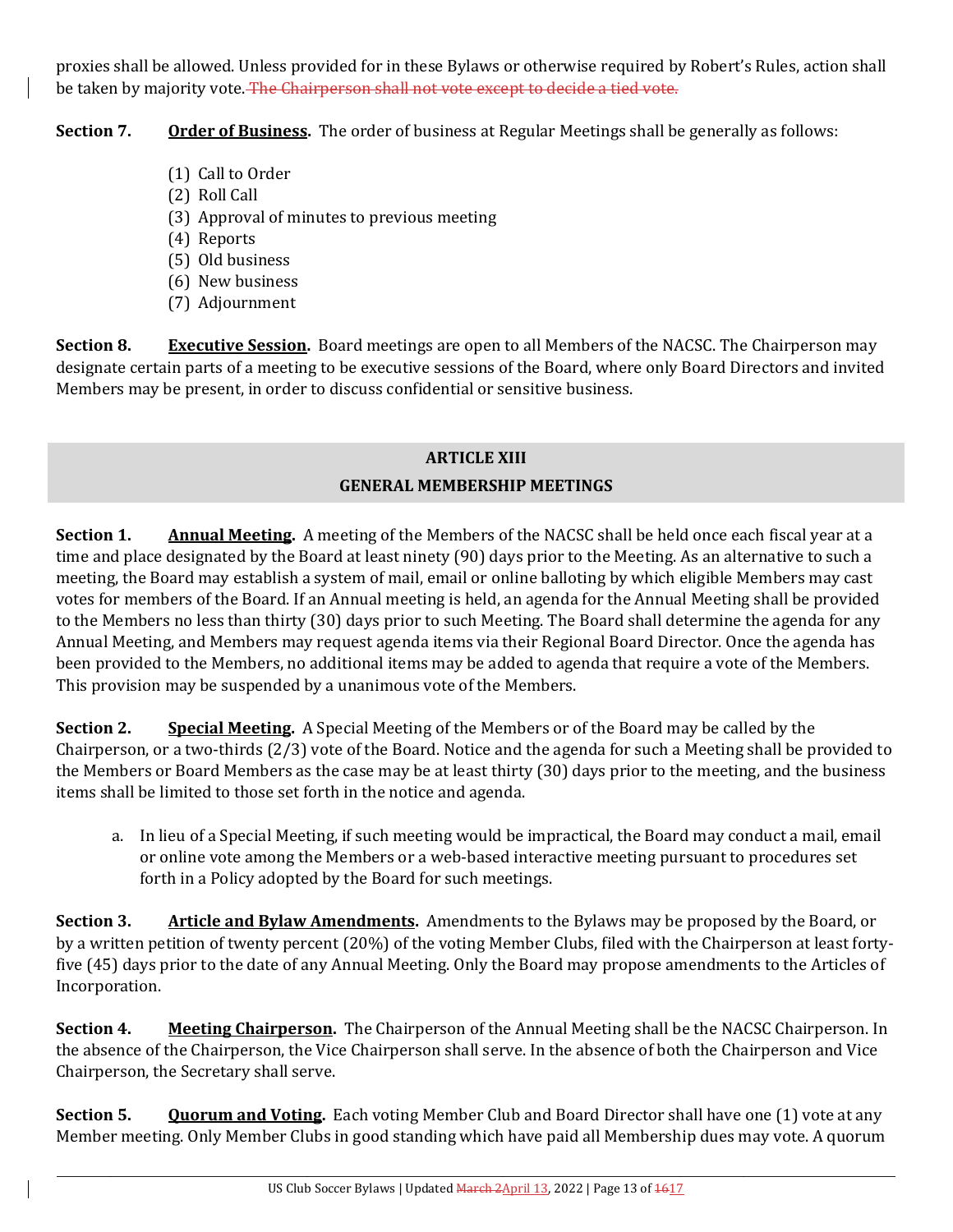shall consist of a majority of the current voting Club and Board Directors. Member Club delegates must have a relationship with the Club they are representing and not with any other Member Club. No proxies or telephonic participation shall be allowed. Unless provided for in these Bylaws or otherwise required by Robert's Rules, action shall be taken by majority vote. The Chairperson shall not vote except to decide a tied vote.

a. The voting class of Members for elections and all other votes shall be the competitive Member Clubs that are otherwise in good standing, and not inactive at the time of the election.

**Section 6. Order of Business and Elections.** The order of business at regular meetings shall generally be as follows:

- (1) Call to Order
- (2) Roll Call
- (3) Approval of minutes to previous meeting
- (4) Reports
- (5) Old business
- (6) New business
- (7) Officer and Board Elections (unless by mail, email or online balloting)
- (8) Adjournment
- a. For the purposes of elections, nominations will be accepted by the Chairperson from the floor. A second to a nomination is not required. Delegates shall have a brief opportunity to speak on behalf of a candidate, and the candidate may also address the Meeting. After there are no further nominations, the Chairperson will deem the nominations closed. Votes shall be by written ballot, and shall be counted by a committee appointed by the Chairperson and approved by a majority of the voting Members prior to the elections. If the Chairperson of the meeting is standing for election, that individual shall not serve as Chairperson of the meeting during that election.
- b. If the Board adopts a system of mail, email or online balloting for Board elections the provisions of Subsection (a) above may be modified accordingly.
- c. The Board shall approve the method of voting (by colored ballot or otherwise) so that only Member Clubs from a Region vote for their Regional Board Director to the Board.

**Section 7. Open Meetings.** Any Annual and Special Meetings shall be open to the general public.

**Section 8. Robert's Rules.** Except as otherwise provided for in these Bylaws, all Member Meetings shall be conducted pursuant to the latest edition of Robert's Rules of Order.

## **ARTICLE XIV FISCAL AND CONTRACTUAL MATTERS**

**Section 1.** Fiscal Year of the Corporation. The fiscal year of the Corporation shall begin on the first (1<sup>st</sup>) of August and end on the thirty-first (31st) of July in each year.

**Section 2. Bank Accounts, Checks and Notes.** Individuals may be provided administrative rights to the Corporation's bank accounts and/or the authority to sign checks, drafts, promissory notes, orders for the payment of money and other evidence of indebtedness of the Corporation by resolution of the Board.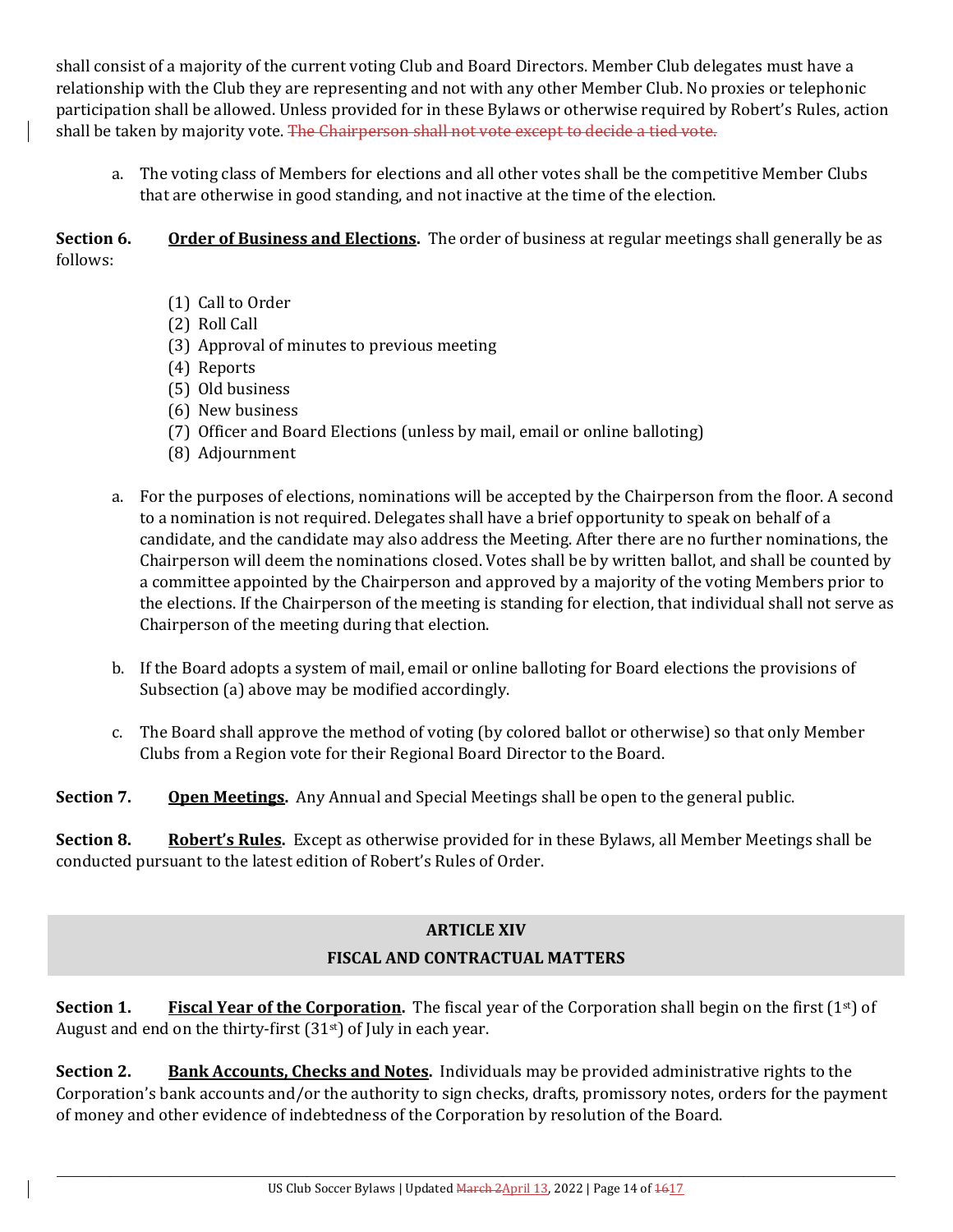**Section 3. Deposits.** All funds of the Corporation shall be deposited from time to time to the credit of the Corporation in such banks, trust companies, or other depositories as the Board of Directors may select.

**Section 4. Gifts.** The Board of Directors may accept on behalf of the Corporation any contribution, gift, bequest, or devise for the charitable or public purposes of this Corporation.

**Section 5. Annual Accountant's Review.** At the end of each fiscal year, the Board shall appoint an auditor, independent of the Board, to perform a formal review of the financial records of the NACSC.

**Section 6. Annual Financial Report.** The Board shall cause an annual financial report to be available at the Annual Meeting, if one is held, which report shall contain the following information in appropriate detail:

- a. The assets and liabilities, including the trust funds, of the Corporation as of the end of the fiscal year;
- b. The principal changes in assets and liabilities, including trust funds, during the fiscal year;
- c. The revenue or receipts of the Corporation, both unrestricted and restricted to particular purposes, for the fiscal year;
- d. The expenses or disbursements of the Corporation, both general and restricted purposes, during the fiscal year.

**Section 7. Execution of Instruments.** The Board of Directors, except as otherwise provided in these Bylaws, may by resolution authorize any Officer, agent, or employee of the Corporation to enter into any contract or execute and deliver any instrument in the name of and on behalf of the Corporation, and such authority may be general or confined to specific instances. Unless so authorized, no Officer, agent, or employee shall have any power or authority to bind the Corporation by any contract or engagement or to pledge its credit or to render it liable monetarily for any purpose or in any amount.

#### **ARTICLE XV**

## **CORPORATE RECORDS, REPORTS AND SEAL**

**Section 1. Maintenance of Corporate Records.** The Corporation shall keep at its principal office:

- a. Minutes of all meetings of the Directors and voting Members, indicating the time and place of holding such meetings, whether regular or special, how called, the notice given, and the names of those present and the proceedings thereof;
- b. Adequate and correct books and records of account, including accounts of its properties and business transactions and accounts of its assets, liabilities, receipts, disbursements, gains and losses;
- c. A record of its voting Members, indicating their names and address and, if applicable, the class of Membership held by each Member and the termination date of any Membership;
- d. A copy of the Corporation's Articles of Incorporation and Bylaws as amended to date, which shall be open to inspection by the Members of the Corporation at all reasonable times during office hours.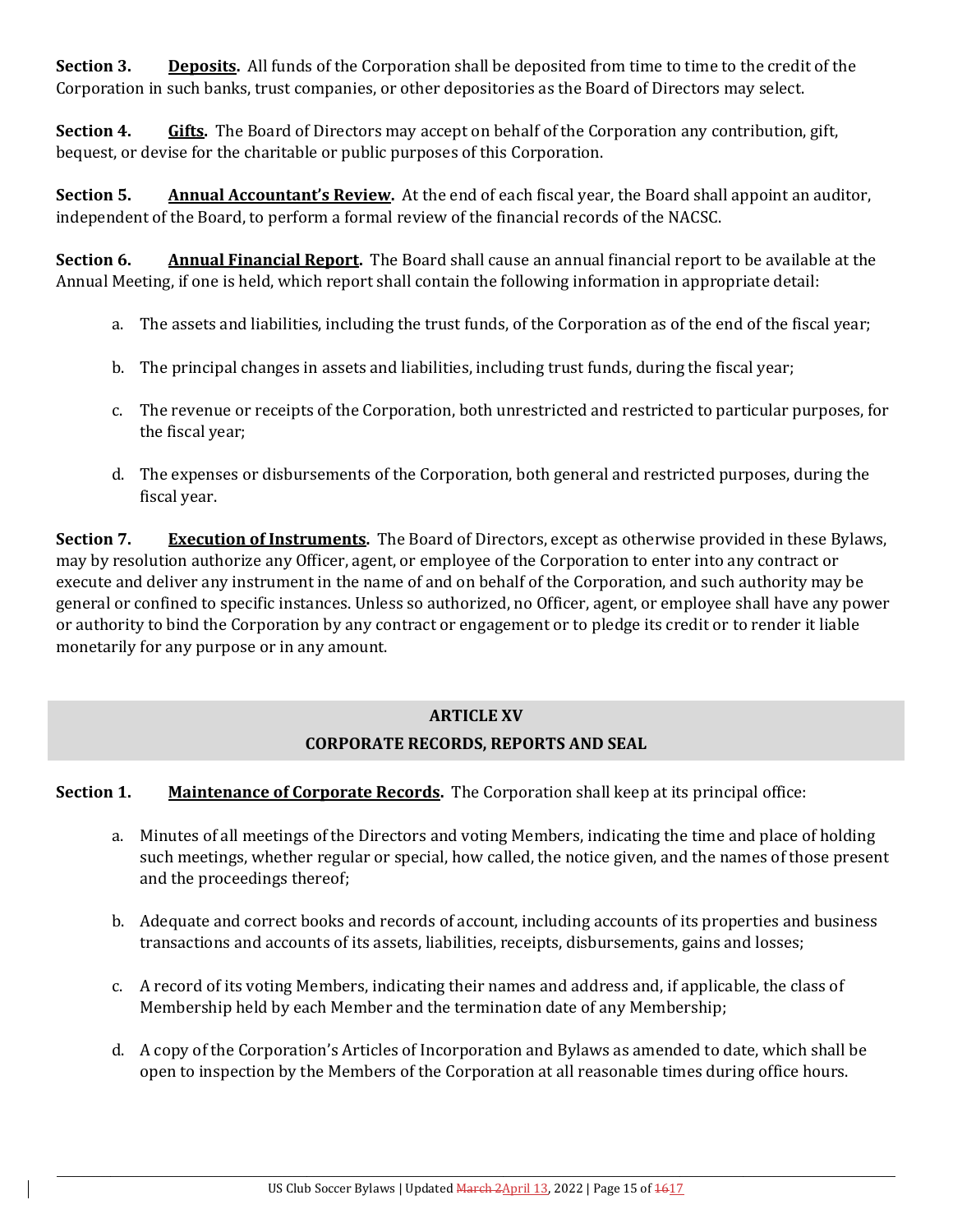**Section 2. Corporate Seal.** The Board of Directors may adopt, use, and at will alter, a corporate seal. Such seal shall be kept at the principal office of the Corporation. Failure to affix the seal to corporate instruments, however, shall not affect the validity of such instrument.

**Section 3. Directors' Inspection Rights.** Every Director shall have the absolute right at any reasonable time to inspect and copy all books, records and documents of every kind and to inspect the physical properties of the Corporation.

**Section 4. Members' Inspection Rights.** Voting Members shall have the following inspection rights, for a purpose reasonably related to their interest as a voting Member:

- a. To inspect and copy the record of all voting Members' names, addresses and voting rights, at reasonable times, upon five (5) business days' prior written demand on the Corporation, which demand shall state the purpose for which the inspection rights are requested.
- b. To obtain from the Secretary of the Corporation, upon written demand and payment of a reasonable charge, an alphabetized list of the names, addresses and voting rights of those Members entitled to vote for the election of Directors as of the most recent record date for which the list has been compiled, or as of the date specified by the Member subsequent to the date of demand. The demand shall state the purpose for which the list is requested. The Membership list shall be made available on or before the later of ten (10) business days after the demand is received or after the date specified therein.
- c. To inspect at any reasonable time the books, records, or minutes of proceedings of the Board, upon written demand on the Corporation by the voting Member, for a purpose reasonably related to such person's interests as a voting Member.

**Section 5. Right to Copy and Make Extracts.** Any inspection under the provisions of this Article may be made in person or by agent or attorney and the right to inspection includes the right to copy and make extracts.

## **ARTICLE XVI AMENDMENT OF ARTICLES AND BYLAWS**

**Section 1. Amendment of Articles.** After Members, if any, have been admitted to the Corporation, amendment of the Articles of Incorporation may be adopted by the approval of the Board of Directors and by the approval of the Members of this Corporation.

**Section 2. Certain Article Amendments.** Notwithstanding the above sections of this Article, this Corporation shall not amend its Articles of Incorporation to alter any statement which appears in the original Articles of Incorporation of the name and address of its initial agent, except to correct an error in such statement or to delete such statement after the Corporation has filed a "Statement by a Domestic Non-Profit Corporation" pursuant to Section 6210 of the California Nonprofit Corporation Law.

**Section 3. Bylaw Amendments.** NACSC Bylaws may be adopted or amended by a two-thirds (2/3) majority vote of the Board of Directors, or a two-thirds (2/3) majority vote of the voting Member Clubs present and voting at an Annual or Special Meeting duly called pursuant to these Bylaws.

a. All approved amendments shall take effect at the conclusion of the meeting at which they are adopted unless otherwise provided for in the amendment.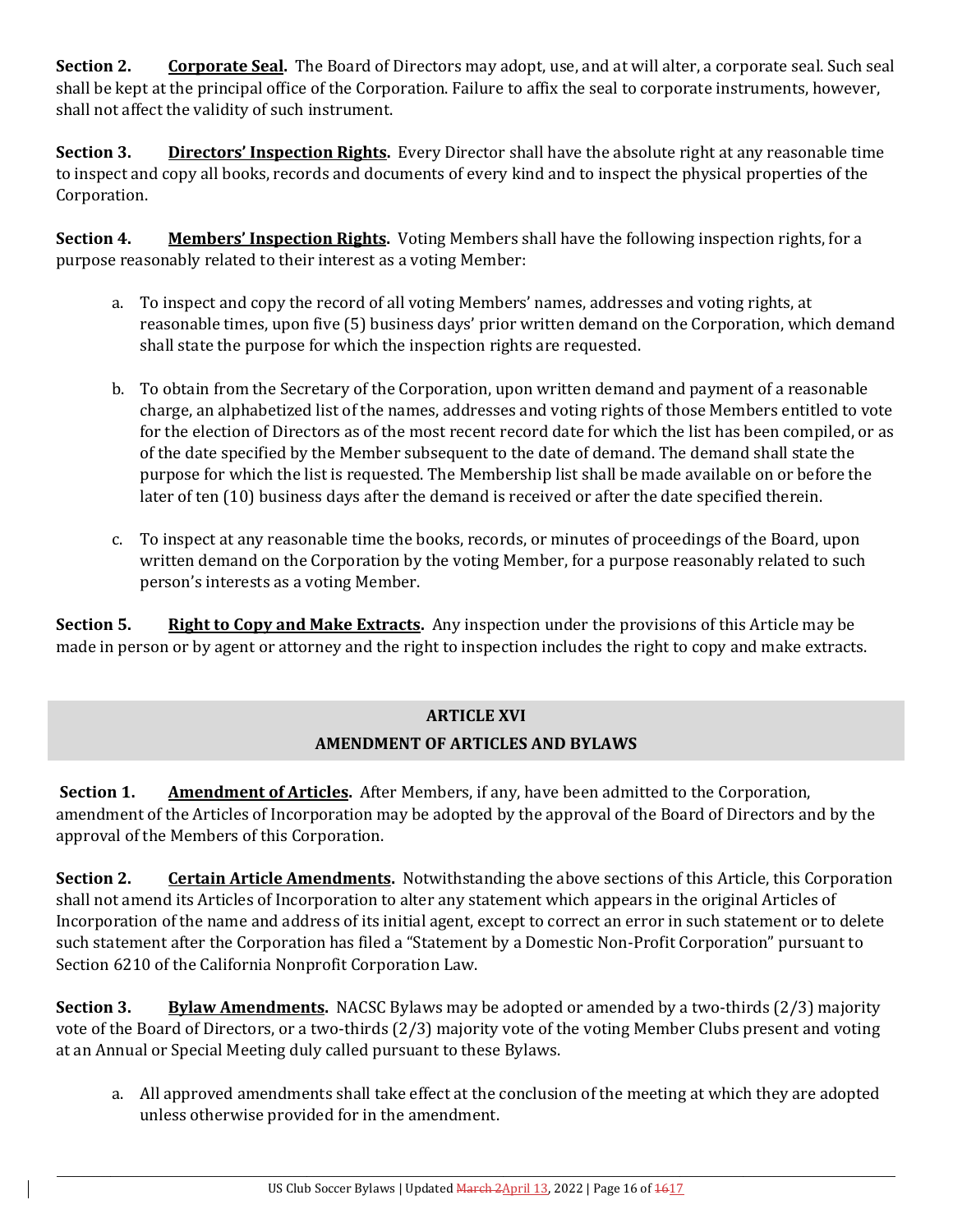**Section 4. Notice.** Any amendments to the Articles, Bylaws, and Policies shall be provided to the NACSC Members within two (2) weeks of their adoption, and to the USSF within ninety (90) days of their adoption.

#### **ARTICLE XVII**

## **PROHIBITION AGAINST SHARING CORPORATE PROFITS AND ASSETS**

**Section 1. Prohibition Against Sharing Corporate Profits and Assets.** No Member, Director, Officer, employee, or other person connected with this Corporation, or any private individual, shall receive at any time any of the net earnings or pecuniary profit from the operations of the Corporation, provided, however, that this provision shall not prevent payment to any such person of reasonable compensation for services performed for the Corporation in effecting any of its public or charitable purposes, provided that such compensation is otherwise permitted by the Articles and Bylaws and is fixed by resolution of the Board of Directors; and no such person or persons shall be entitled to share in the distribution of, and shall not receive, any of the corporate assets on dissolution of the Corporation. All Members of the Corporation shall be deemed to have expressly consented and agreed that on such dissolution or winding up of the affairs of the Corporation, whether voluntarily or involuntarily, the assets of the Corporation, after all debts have been satisfied, shall be distributed to a nonprofit fund, foundation, or Corporation which is organized and operated exclusively for charitable purposes and which has established its tax-exempt status under Section 501(c)(3) of the Internal Revenue Code.

## **ARTICLE XVIII INDEMNIFICATION AND INSURANCE**

**Section 1. Indemnification by the Corporation of Directors, Officers, and Others.** To the extent that a person who is, or was, a Director, Officer, employee or official representative of the Corporation either settles a claim or sustains a judgment against oneself arising out of acts taken, or that should have been taken, on behalf of this Corporation, then indemnification against expenses, judgments, fines, settlements and other amounts reasonably incurred in connection with such action or proceeding shall be provided by this Corporation, but only to the extent allowed by, and in accordance with the requirements of, Section 5238 of the California Nonprofit Public Benefit Corporation Law.

a. Any expenses incurred by a qualified individual in connection with the defense of any litigation may be paid by the NACSC in advance of a final disposition of the litigation upon receipt of a written, binding agreement by that individual to repay the amount advanced if it is determined that the individual is not entitled to indemnification under this Bylaw.

**Section 2. Insurance for Corporate Agents.** The Board of Directors may adopt a resolution authorizing the purchase and maintenance of insurance on behalf of any agent of the Corporation (including a Director, Officer, employee or other agent of the Corporation) against any liability other than for violating provisions of law relating to self-dealing (Section 5233 of the California Nonprofit Public Benefit Corporation Law) asserted against or incurred by the agent in such capacity or arising out of the agent's liability under the provisions of Section 5238 of the California Nonprofit Public Benefit Corporation Law.

## **ARTICLE XIX**

#### **GENERAL**